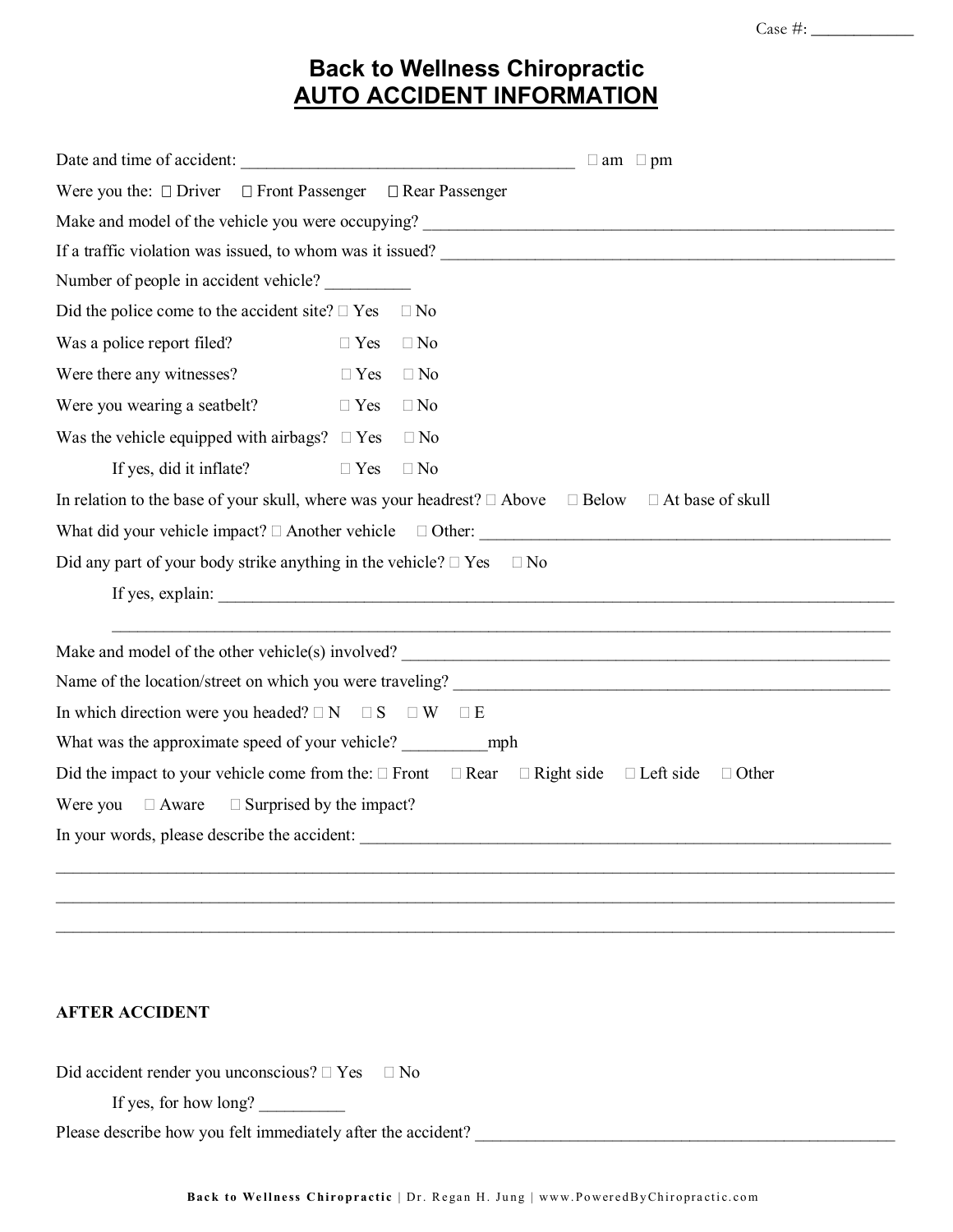| Have you gone to a hospital or seen any other doctors? $\Box$ Yes $\Box$ No |                     |             |                                                                 |                            |                            |
|-----------------------------------------------------------------------------|---------------------|-------------|-----------------------------------------------------------------|----------------------------|----------------------------|
|                                                                             |                     |             |                                                                 |                            |                            |
|                                                                             |                     |             | Was he/she a: $\Box$ D.C. $\Box$ M.D. $\Box$ D.O. $\Box$ Other: |                            |                            |
|                                                                             |                     |             |                                                                 |                            |                            |
| How did you get there? $\Box$ Ambulance $\Box$ Private transportation       |                     |             |                                                                 |                            |                            |
|                                                                             |                     |             |                                                                 |                            |                            |
| Were X-rays taken? $\Box$ Yes $\Box$ No                                     |                     |             |                                                                 |                            |                            |
| Was Medication Prescribed? $\Box$ Yes                                       | $\Box$ No           |             |                                                                 |                            |                            |
| If yes, please list:                                                        |                     |             |                                                                 |                            |                            |
| Have you been able to work since this injury? $\Box$ Yes $\Box$ No          |                     |             |                                                                 |                            |                            |
| Are your work activities restricted as a result of this injury? $\Box$ Yes  |                     |             |                                                                 | $\Box$ No                  |                            |
| Indicate the symptoms that are a result of this accident:                   |                     |             |                                                                 |                            |                            |
| $\Box$ Dizziness                                                            | $\Box$ Irritability |             |                                                                 | □ Arms/Shoulder Pain       | $\Box$ Upper/Mid Back Pain |
| $\Box$ Memory Loss                                                          | $\Box$ Fatigue      |             |                                                                 | $\Box$ Numb Hand/Fingers   | □ Low Back Pain            |
| □ Headaches                                                                 | $\Box$ Tension      |             | □ Chest Pain                                                    |                            | □ Low Back Stiffiness      |
| □ Blurred Vision                                                            | $\Box$ Neck Pain    |             |                                                                 | $\Box$ Shortness of Breath | $\Box$ Hip Pain            |
| $\Box$ Ringing in the Ears                                                  | □ Neck Stiffness    |             | □ Upset Stomach                                                 |                            | $\Box$ Leg Pain            |
| $\Box$ Difficulty Sleeping                                                  | □ Jaw Problems      |             | □ Nausea                                                        |                            | □ Numb Feet/Toes           |
|                                                                             |                     |             |                                                                 |                            |                            |
| $\Box$ Other:                                                               |                     |             |                                                                 |                            |                            |
| Is your condition getting worse? $\Box$ Yes $\Box$ No $\Box$ Constant       |                     |             |                                                                 | $\Box$ Comes and goes      |                            |
|                                                                             |                     |             |                                                                 |                            |                            |
| Indicate your level of comfort while performing these activities:           |                     |             |                                                                 |                            |                            |
|                                                                             |                     | Comfortable | Uncomfortable                                                   | Painful                    |                            |
| Lying on back                                                               |                     | П           | $\Box$                                                          | $\Box$                     |                            |
| Lying on side                                                               |                     | П           | $\mathbf{L}$                                                    | $\mathbf{L}$               |                            |
| Lying on stomach                                                            |                     | П           | П                                                               | П                          |                            |
| Sitting                                                                     |                     | П           | П                                                               | П                          |                            |
| Standing                                                                    |                     | П           |                                                                 |                            |                            |
| Walking                                                                     |                     | П           | $\mathbf{L}$                                                    | $\mathbf{L}$               |                            |
| Running                                                                     |                     | П           | П                                                               | П                          |                            |
| Working                                                                     |                     | $\Box$      | П                                                               | П                          |                            |

 $\Box$  and  $\Box$  and  $\Box$  and  $\Box$ 

  $\begin{array}{ccc} \square & \square & \square & \square \end{array}$  $\Box$  and  $\Box$  and  $\Box$ 

Lifting…………………………………….……. Bending…………………………………□ Kneeling……………………………………….. Reaching ………………………………………□